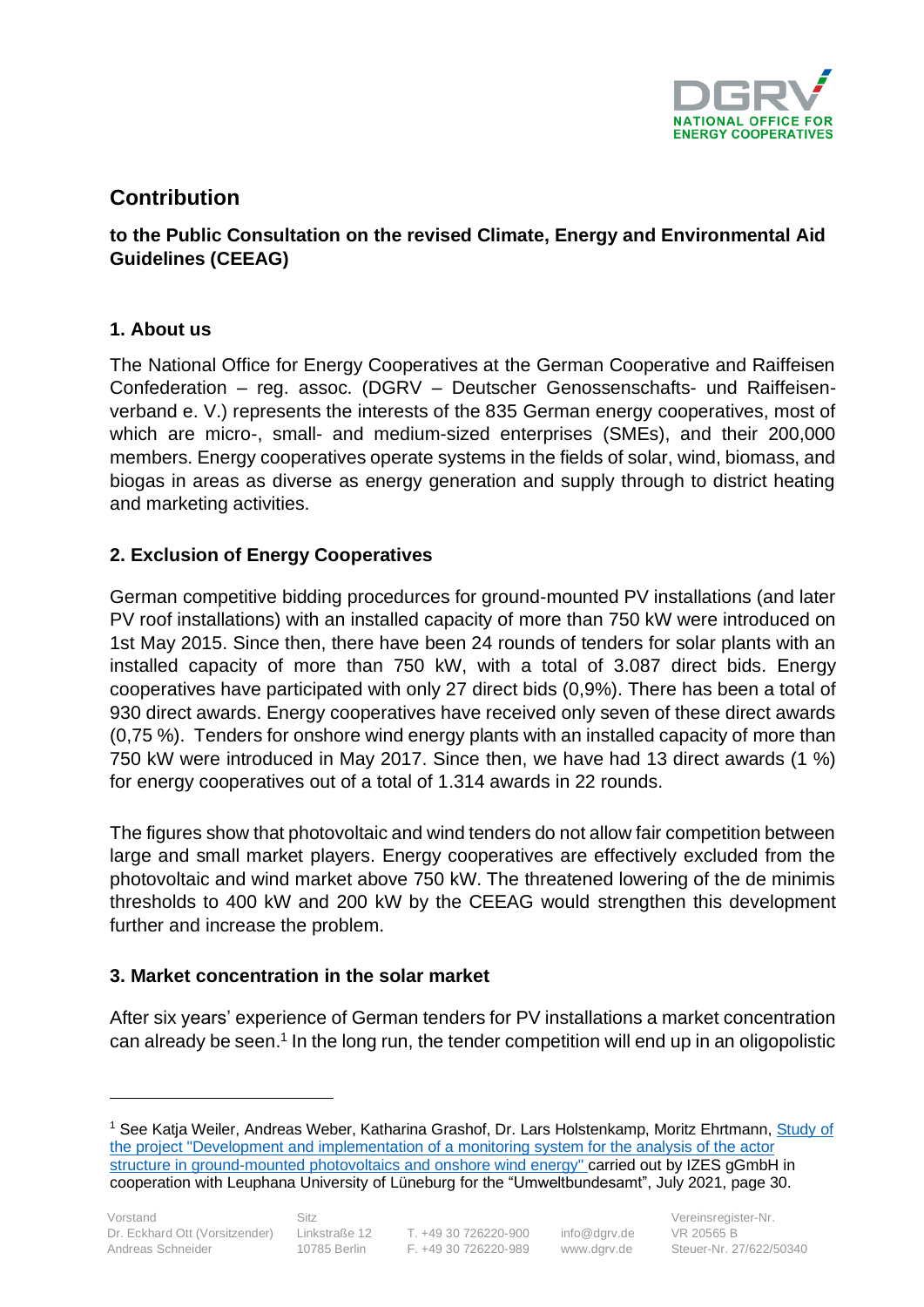

market with negativ consequences like higher prices and less competition between different kind of companies.

### **4. Reasons for the exclusion**

Energy cooperatives are not able to attend the German competitive bidding procedure or have an extreme low chance of winning a bid as they cannot spread the risk in tenders.<sup>2</sup> Energy cooperatives like other citizen energy communities are mostly micro or small enterprises. Hence, they only have limited financial capacity and work force. In contrast to big market players, they usually implement only one big local solar or wind power projects at the time. The planning costs for a new 1 mw ground mounted PV installation are between approx. 10.000  $\epsilon$  and 72.000  $\epsilon$  and for a new wind energy plant (till the final approval under the German Federal Immission Control Act is granted, sort of German planning permission) between around 210.000  $\epsilon$  and 300.000  $\epsilon$ .

The board of directors of the cooperative must ask its members for this sum as equity. However, the board of directors must tell its members that they cannot guarantee the implementation of the projects as they do not know whether the cooperative will win a bid with the project. If the cooperative does not win any tender the planning costs of up to 72.000 € or 300.000 € are lost. Therefore, the member of the cooperative will not give this sum to the board. Thus, the energy cooperative or other small market actor will not develop the solar or wind project and cannot attend competitive bidding procedures.<sup>3</sup> This is called the 'award risk (Zuschlagsrisiko)'. 4 In contrast big market players can hand in several bids or receive several accepted bids and spread the risk over different projects, direct awards and prices. Moreover, big market players can realise their projects with a lesser share of equity and lower interest on debt capital.

Additionally, the uncertainty about the level of competition i.e., when actors cannot assess the position of their project in the market or can do so less effectively, poses a great challenge to small market actors like energy cooperatives. This is called the 'price risk (Preisrisiko)' and also discourages small actors to attend competitive bidding procedures.<sup>5</sup>

Furthermore, energy cooperatives and other small market actors have a difficult access to venture capital for the project development. Additionally, these small market actors have lower financial strength to prevail in the face of strong competition for land.<sup>6</sup> A lot of

<sup>&</sup>lt;sup>2</sup> See Katherina Grashof, Johannes Kochems, Uwe Klann, "Characterisation and opportunities for small [players in the tendering process for onshore wind](https://www.fachagentur-windenergie.de/fileadmin/files/Veroeffentlichungen/FA-Wind_Studie_kleine_Akteure_in_Ausschreibungen_IZES_07-2015.pdf) energy", carried out by IZES gGmbH for the

<sup>&</sup>quot;Fachagentur Windenergie" an Land, July 2015, page 25, 26; see Silvana Tiedemann, Fabian Wigand, und Corinna Klessmann, ["Actor Diversity Wind Energy onshore -](https://www.erneuerbare-energien.de/EE/Redaktion/DE/Downloads/wissenschaftliches-papier-ecofys-akteuersvielfalt-windenergie-land.pdf?__blob=publicationFile&v=2) Challenges, Actor Definition, Special [Regulations"](https://www.erneuerbare-energien.de/EE/Redaktion/DE/Downloads/wissenschaftliches-papier-ecofys-akteuersvielfalt-windenergie-land.pdf?__blob=publicationFile&v=2), Scientific Paper (Berlin: Ecofys, 24 May 2015), page 12, 13.

 $3$  See "Characterisation", page 26; "Actor Diversity Wind Energy onshore", page 11, 12.

<sup>&</sup>lt;sup>4</sup> See "Actor Diversity Wind Energy onshore", page 11, 12.

 $5$  See "Characterisation", page 27; "Actor Diversity Wind Energy onshore", page 11, 12.

<sup>&</sup>lt;sup>6</sup> See "Characterisation", page 27.